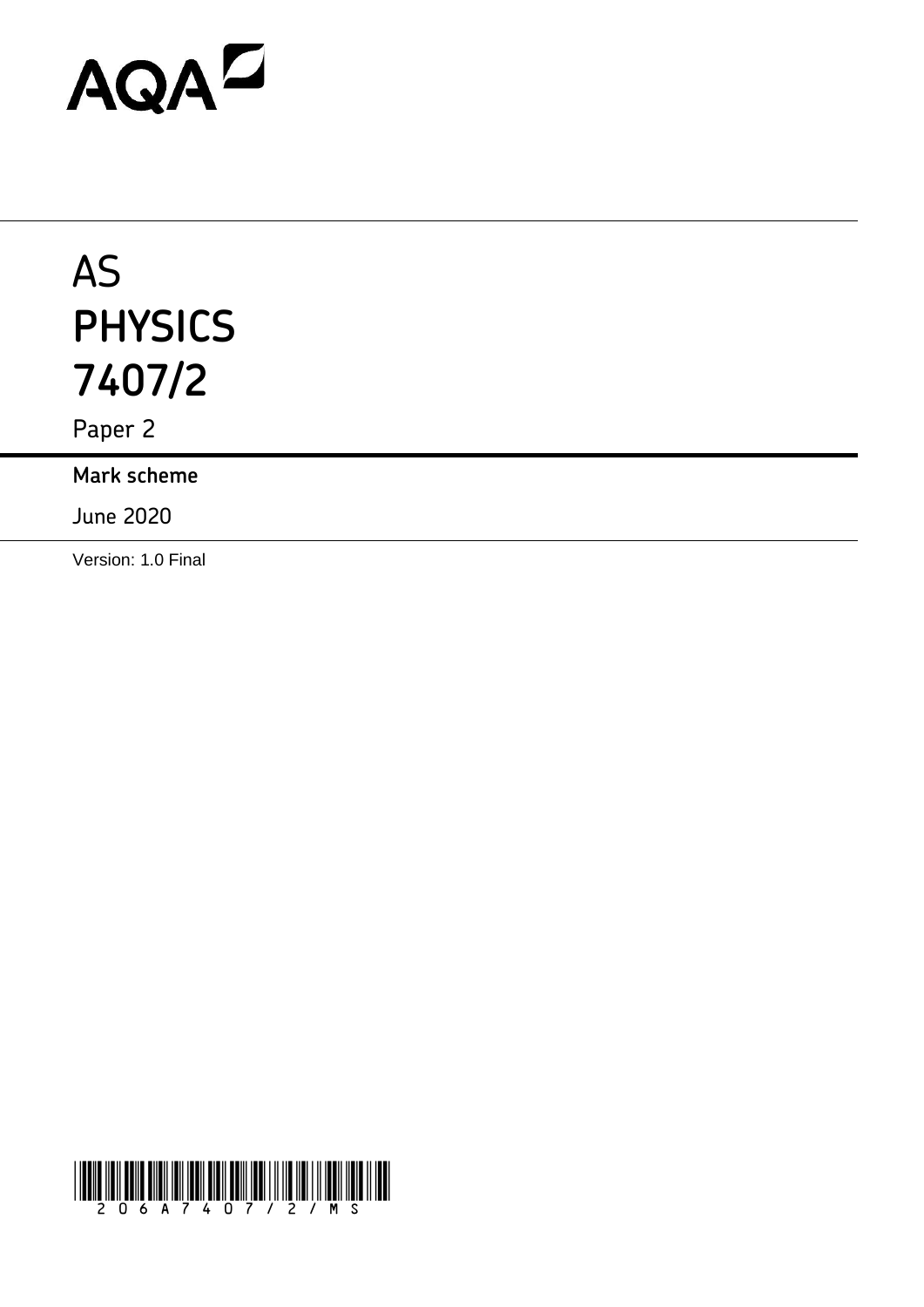Mark schemes are prepared by the Lead Assessment Writer and considered, together with the relevant questions, by a panel of subject teachers. This mark scheme includes any amendments made at the standardisation events which all associates participate in and is the scheme which was used by them in this examination. The standardisation process ensures that the mark scheme covers the students' responses to questions and that every associate understands and applies it in the same correct way. As preparation for standardisation each associate analyses a number of students' scripts. Alternative answers not already covered by the mark scheme are discussed and legislated for. If, after the standardisation process, associates encounter unusual answers which have not been raised they are required to refer these to the Lead Examiner.

It must be stressed that a mark scheme is a working document, in many cases further developed and expanded on the basis of students' reactions to a particular paper. Assumptions about future mark schemes on the basis of one year's document should be avoided; whilst the guiding principles of assessment remain constant, details will change, depending on the content of a particular examination paper.

Further copies of this mark scheme are available from aqa.org.uk

#### **Copyright information**

For confidentiality purposes acknowledgements of third-party material are published in a separate booklet which is available for free download from [www.aqa.org.uk](http://www.aqa.org.uk/) after the live examination series.

Copyright © 2020 AQA and its licensors. All rights reserved.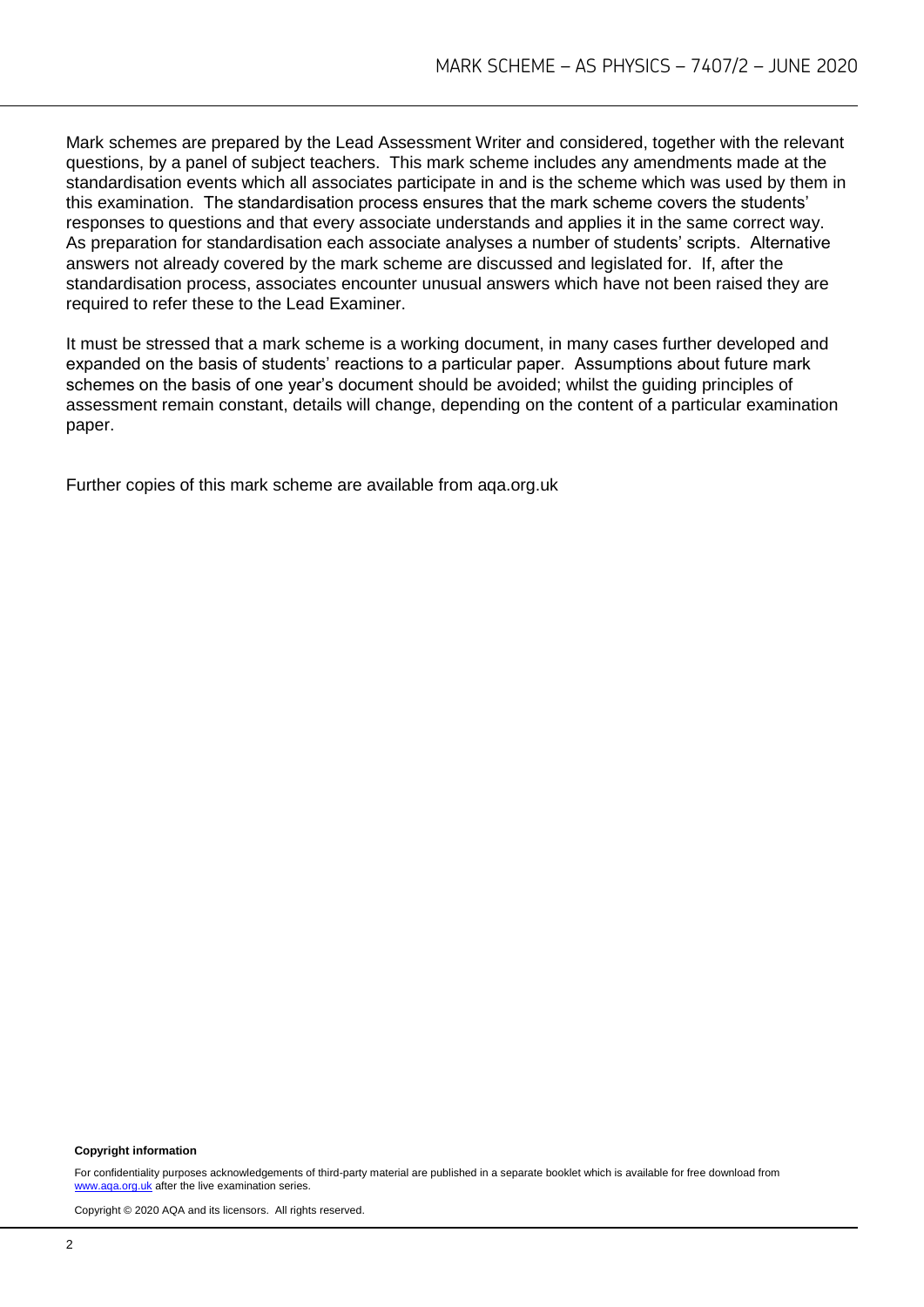### Physics - Mark scheme instructions to examiners

#### 1. General

The mark scheme for each question shows:

- the marks available for each part of the question
- the total marks available for the question
- the typical answer or answers which are expected
- extra information to help the Examiner make his or her judgement and help to delineate what is acceptable or not worthy of credit or, in discursive answers, to give an overview of the area in which a mark or marks may be awarded.

The extra information is aligned to the appropriate answer in the left-hand part of the mark scheme and should only be applied to that item in the mark scheme.

At the beginning of a part of a question a reminder may be given, for example: where consequential marking needs to be considered in a calculation; or the answer may be on the diagram or at a different place on the script.

In general the right-hand side of the mark scheme is there to provide those extra details which confuse the main part of the mark scheme yet may be helpful in ensuring that marking is straightforward and consistent.

#### 2. Emboldening

- **2.1** In a list of acceptable answers where more than one mark is available 'any **two** from' is used, with the number of marks emboldened. Each of the following bullet points is a potential mark.
- **2.2** A bold **and** is used to indicate that both parts of the answer are required to award the mark.
- **2.3** Alternative answers acceptable for a mark are indicated by the use of **or**. Different terms in the mark scheme are shown by a / ; eg allow smooth / free movement.

#### 3. Marking points

#### 3.1 Marking of lists

This applies to questions requiring a set number of responses, but for which candidates have provided extra responses. The general principle to be followed in such a situation is that 'right + wrong = wrong'.

Each error / contradiction negates each correct response. So, if the number of errors / contradictions equals or exceeds the number of marks available for the question, no marks can be awarded.

However, responses considered to be neutral (often prefaced by 'Ignore' in the mark scheme) are not penalised.

#### 3.2 Marking procedure for calculations

Full marks can usually be given for a correct numerical answer without working shown unless the question states 'Show your working'. However, if a correct numerical answer can be evaluated from incorrect physics then working will be required. The mark scheme will indicate both this and the credit (if any) that can be allowed for the incorrect approach.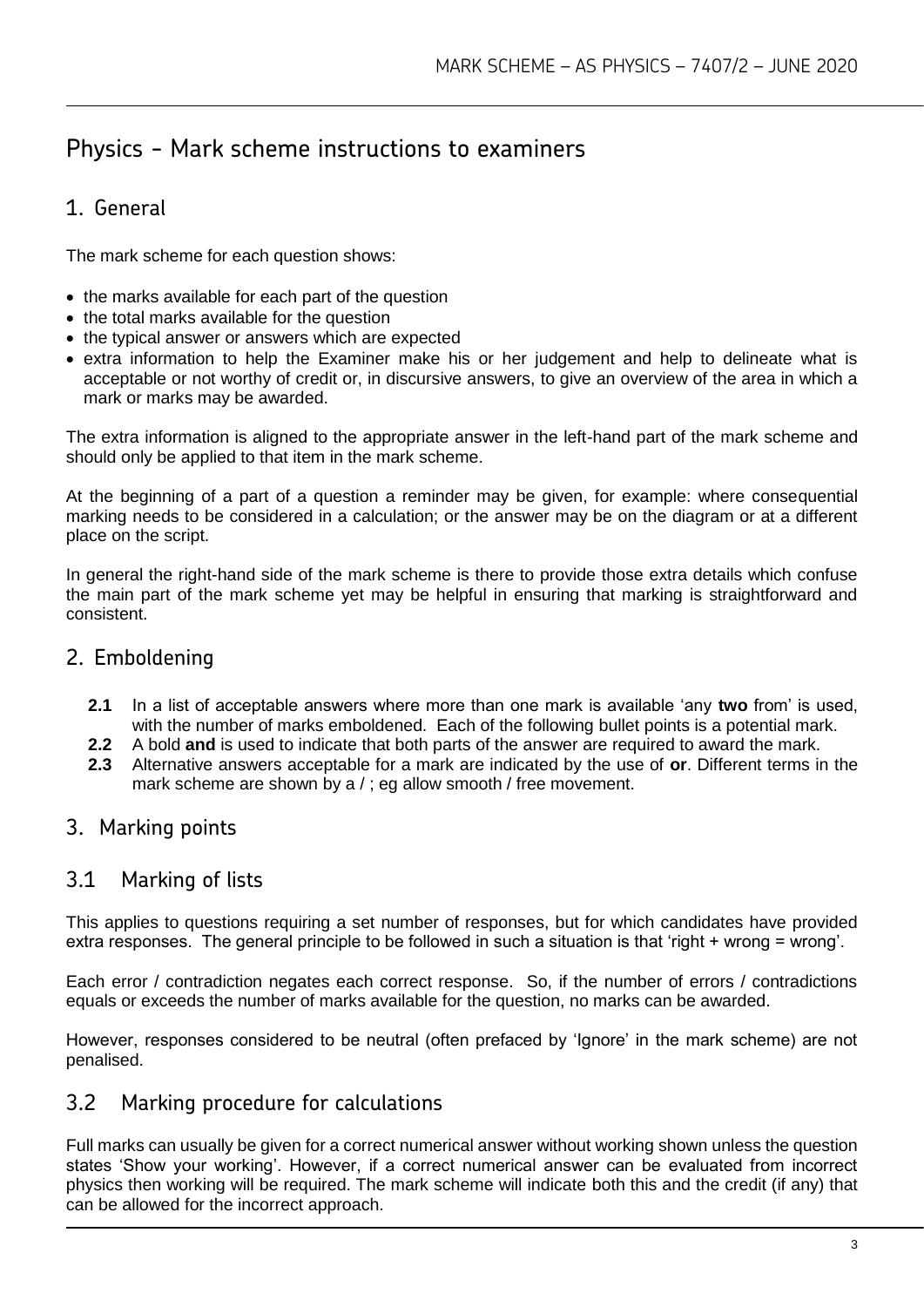However, if the answer is incorrect, mark(s) can usually be gained by correct substitution / working and this is shown in the 'extra information' column or by each stage of a longer calculation.

A calculation must be followed through to answer in decimal form. An answer in surd form is never acceptable for the final (evaluation) mark in a calculation and will therefore generally be denied one mark.

#### 3.3 Interpretation of 'it'

Answers using the word 'it' should be given credit only if it is clear that the 'it' refers to the correct subject.

#### 3.4 Errors carried forward, consequential marking and arithmetic errors

Allowances for errors carried forward are likely to be restricted to calculation questions and should be shown by the abbreviation ECF or *conseq* in the marking scheme.

An arithmetic error should be penalised for one mark only unless otherwise amplified in the marking scheme. Arithmetic errors may arise from a slip in a calculation or from an incorrect transfer of a numerical value from data given in a question.

#### 3.5 Phonetic spelling

The phonetic spelling of correct scientific terminology should be credited (eg fizix) **unless** there is a possible confusion (eg defraction/refraction) with another technical term.

#### 3.6 Brackets

(…..) are used to indicate information which is not essential for the mark to be awarded but is included to help the examiner identify the sense of the answer required.

#### 3.7 Ignore / Insufficient / Do not allow

'Ignore' or 'insufficient' is used when the information given is irrelevant to the question or not enough to gain the marking point. Any further correct amplification could gain the marking point.

'Do **not** allow' means that this is a wrong answer which, even if the correct answer is given, will still mean that the mark is not awarded.

#### 3.8 Significant figure penalties

Answers to questions in the practical sections (7407/2 – Section A and 7408/3A) should display an appropriate number of significant figures. For non-practical sections, an A-level paper may contain up to 2 marks (1 mark for AS) that are contingent on the candidate quoting the **final** answer in a calculation to a specified number of significant figures (sf). This will generally be assessed to be the number of sf of the datum with the least number of sf from which the answer is determined. The mark scheme will give the range of sf that are acceptable but this will normally be the sf of the datum (or this sf -1).

An answer in surd form cannot gain the sf mark. An incorrect calculation **following some working** can gain the sf mark. For a question beginning with the command word 'Show that…', the answer should be quoted to **one more** sf than the sf quoted in the question eg 'Show that X is equal to about 2.1 cm' – answer should be quoted to 3 sf. An answer to 1 sf will not normally be acceptable, unless the answer is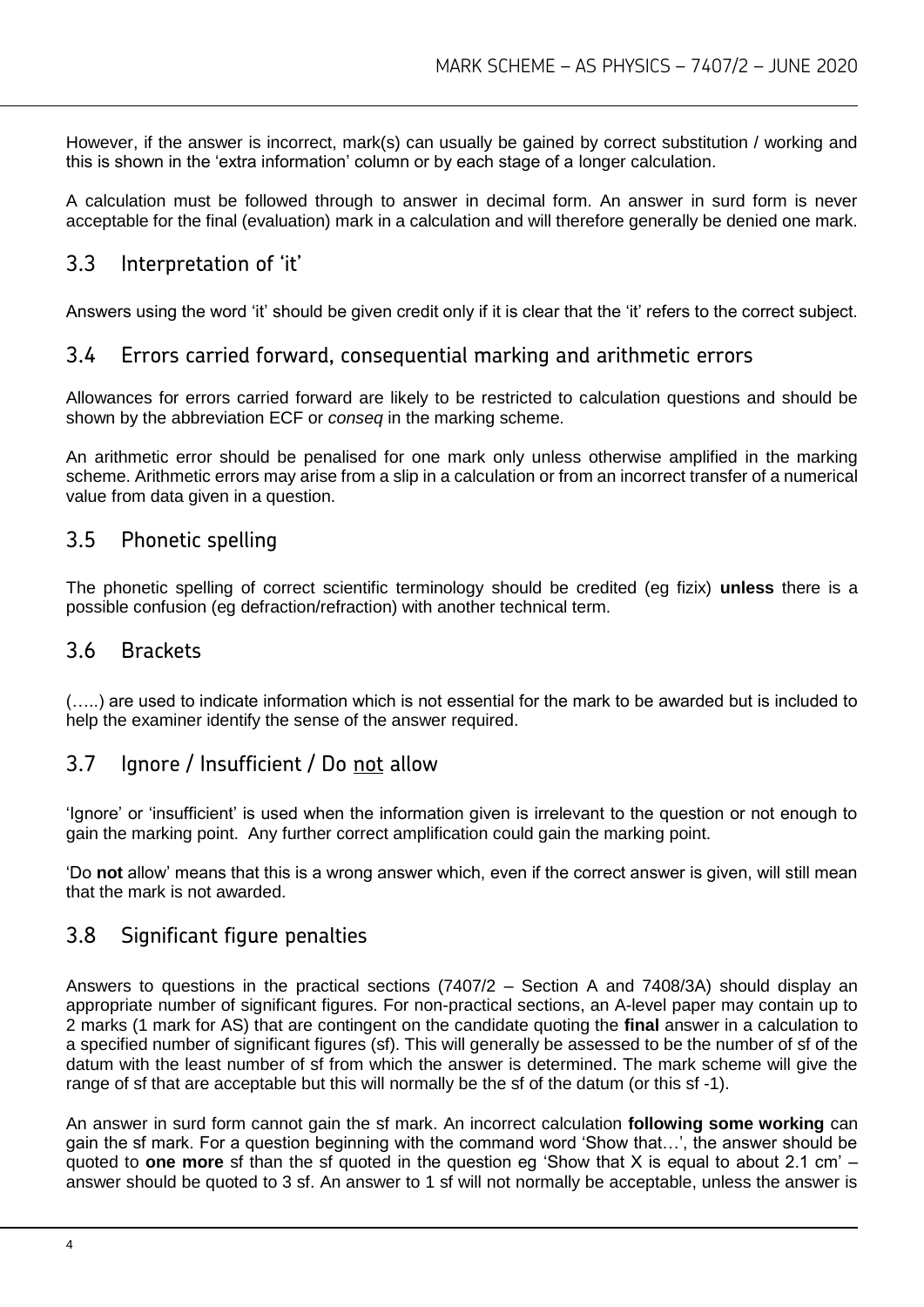an integer eg a number of objects. In non-practical sections, the need for a consideration will be indicated in the question by the use of 'Give your answer to an appropriate number of significant figures'.

#### 3.9 Unit penalties

An A-level paper may contain up to 2 marks (1 mark for AS) that are contingent on the candidate quoting the correct unit for the answer to a calculation. The need for a unit to be quoted will be indicated in the question by the use of 'State an appropriate SI unit for your answer'. Unit answers will be expected to appear in the most commonly agreed form for the calculation concerned; strings of fundamental (base) units would not. For example, 1 tesla and 1 Wb  $m<sup>-2</sup>$  would both be acceptable units for magnetic flux density but 1 kg m<sup>2</sup> s<sup>-2</sup> A<sup>-1</sup> would not.

#### 3.10 Level of response marking instructions

Level of response mark schemes are broken down into three levels, each of which has a descriptor. The descriptor for the level shows the average performance for the level. There are two marks in each level.

Before you apply the mark scheme to a student's answer read through the answer and annotate it (as instructed) to show the qualities that are being looked for. You can then apply the mark scheme.

#### Determining a level

Start at the lowest level of the mark scheme and use it as a ladder to see whether the answer meets the descriptor for that level. The descriptor for the level indicates the different qualities that might be seen in the student's answer for that level. If it meets the lowest level then go to the next one and decide if it meets this level, and so on, until you have a match between the level descriptor and the answer. With practice and familiarity you will find that for better answers you will be able to quickly skip through the lower levels of the mark scheme.

When assigning a level you should look at the overall quality of the answer and not look to pick holes in small and specific parts of the answer where the student has not performed quite as well as the rest. If the answer covers different aspects of different levels of the mark scheme you should use a best fit approach for defining the level and then use the variability of the response to help decide the mark within the level. i.e. if the response is predominantly level 2 with a small amount of level 3 material it would be placed in level 2.

The exemplar materials used during standardisation will help you to determine the appropriate level. There will be an answer in the standardising materials which will correspond with each level of the mark scheme. This answer will have been awarded a mark by the Lead Examiner. You can compare the student's answer with the example to determine if it is the same standard, better or worse than the example. You can then use this to allocate a mark for the answer based on the Lead Examiner's mark on the example.

You may well need to read back through the answer as you apply the mark scheme to clarify points and assure yourself that the level and the mark are appropriate.

Indicative content in the mark scheme is provided as a guide for examiners. It is not intended to be exhaustive and you must credit other valid points. Students do not have to cover all of the points mentioned in the indicative content to reach the highest level of the mark scheme.

An answer which contains nothing of relevance to the question must be awarded no marks.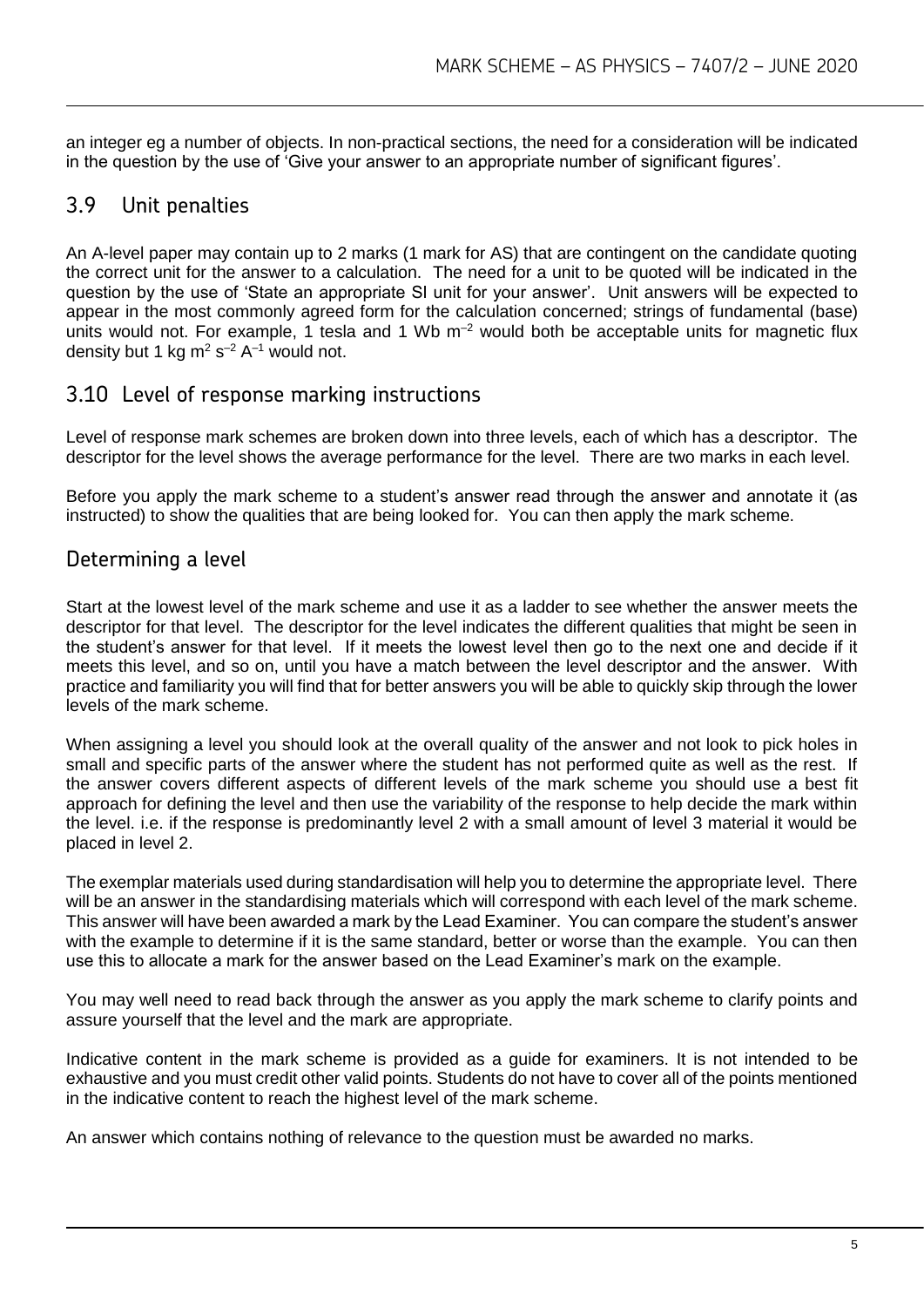| Question | <b>Answers</b>                                                                                                                                                                                                                                                           | <b>Additional Comments/Guidance</b>                                                                                                                                           | <b>Mark</b> | <b>AO</b><br>details                     |
|----------|--------------------------------------------------------------------------------------------------------------------------------------------------------------------------------------------------------------------------------------------------------------------------|-------------------------------------------------------------------------------------------------------------------------------------------------------------------------------|-------------|------------------------------------------|
| 01.1     | Max one from: $\checkmark$<br>internal ray is a radius (of the block)<br><b>OR</b><br>internal ray travels along a normal<br><b>OR</b><br>ray meets (glass-air) boundary at 90°<br><b>OR</b><br>angle of incidence is zero<br>(so angle of emergence/refraction is zero) |                                                                                                                                                                               |             | 2.1c                                     |
| 01.2     | Straight line ruled from centre of protractor through ABC<br>$\checkmark$                                                                                                                                                                                                | for $1^\prime$ line must be reasonable and must pass<br>through intersection of the cross-wires and<br>must not pass above the centre of A or below<br>the centre of <b>B</b> | 4           | 3.2 <sub>b</sub><br>2.1h<br>2.1h<br>2.1h |
|          | Takes a pair of readings: 24 or 66; and angle consistent with<br>their line $\checkmark$                                                                                                                                                                                 | Must be between $0^{\circ}$ and $90^{\circ}$                                                                                                                                  |             |                                          |
|          | Use of Snell's Law with their angles $\checkmark$                                                                                                                                                                                                                        |                                                                                                                                                                               |             |                                          |
|          | 1.48 or 1.52 $\checkmark$                                                                                                                                                                                                                                                | Must be a positive value to 3 sf.                                                                                                                                             |             |                                          |
| 01.3     | 1.47 or $1.471 \times$                                                                                                                                                                                                                                                   | Reject 1.5 or >4 sf; ignore any unit written                                                                                                                                  | 1           | 3.1a                                     |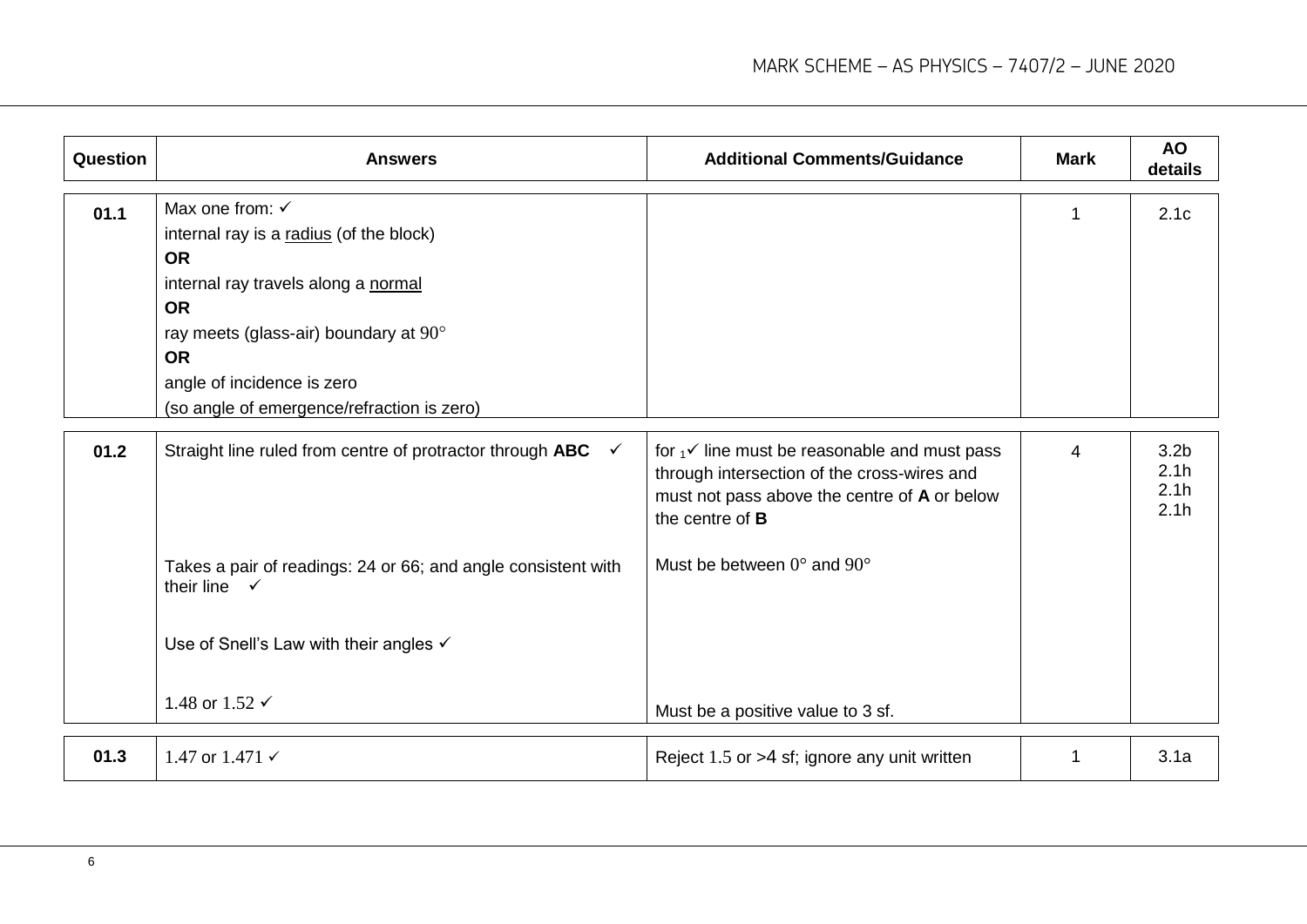#### MARK SCHEME – AS PHYSICS – 7407/2 – JUNE 2020

| በ1 | $\Omega$<br>(mm<br>v.v. | 100<br>┓.,<br><b>ЯІ</b><br>סאפו<br>້ | <b>v.</b> 14 |  |
|----|-------------------------|--------------------------------------|--------------|--|
|    |                         |                                      |              |  |

| Question | <b>Answers</b>                                                                                                                           | <b>Additional Comments/Guidance</b>                                                                                              | <b>Mark</b> | <b>AO</b><br>details                 |
|----------|------------------------------------------------------------------------------------------------------------------------------------------|----------------------------------------------------------------------------------------------------------------------------------|-------------|--------------------------------------|
| 01.5     | Calculates one percentage uncertainty                                                                                                    | For $1^\prime$ allow ecf from 01.4; expected answers<br>are                                                                      | 3           | 3.1 <sub>b</sub><br>3.1 <sub>b</sub> |
|          | <b>OR</b>                                                                                                                                | % uncertainty in $(R_2 - R_0) =$                                                                                                 |             | 3.1 <sub>b</sub>                     |
|          | Calculates max or min value √                                                                                                            | $100 \times \frac{0.08}{14.28} = 0.56(0)\%$                                                                                      |             |                                      |
|          | Adds their percentage uncertainties<br><b>OR</b><br>attempt to use percentage $n = \frac{0.5(\text{max} - \text{min})}{1.47} \times 100$ | % uncertainty in $(R_2 - R_1) =$<br>$100 \times \frac{0.08}{9.71} = 0.82(4)\%$                                                   |             |                                      |
|          |                                                                                                                                          | $n_{\text{min}} = \frac{14.28 - 0.08}{9.71 + 0.08} = 1.45(0);$<br>$n_{\text{max}} = \frac{14.28 + 0.08}{9.71 - 0.08} = 1.49(1);$ |             |                                      |
|          |                                                                                                                                          | Ecf for $2^{\checkmark}$ from wrong percentage uncertainties<br>or wrong max or min values                                       |             |                                      |
|          | $1.4(%) \checkmark$                                                                                                                      | Condone 3 or 4 sf                                                                                                                |             |                                      |

| olai |
|------|
|------|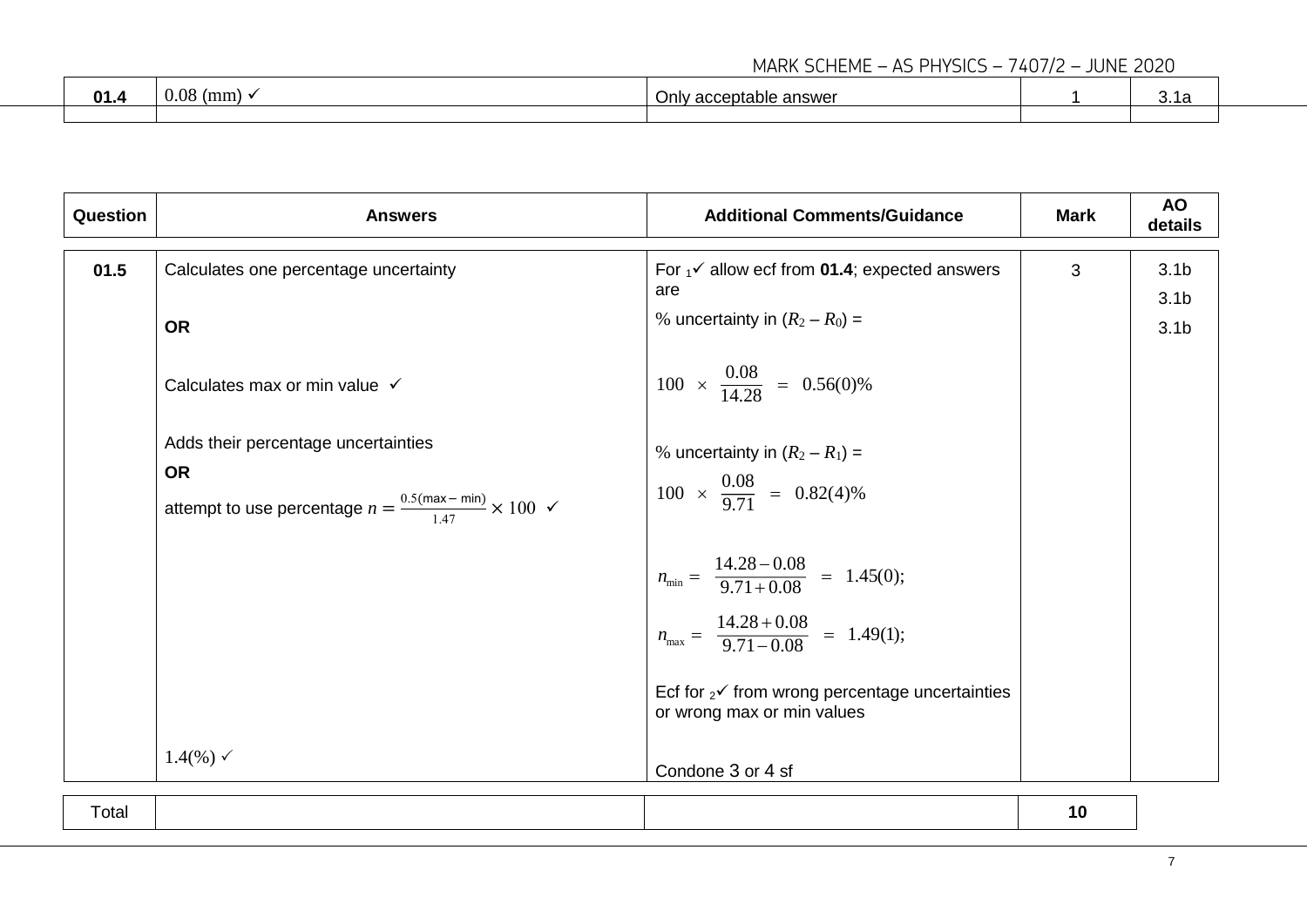| Question | <b>Answers</b>                                                                                              | <b>Additional Comments/Guidance</b>                                       | Mark           | <b>AO</b><br>details                 |
|----------|-------------------------------------------------------------------------------------------------------------|---------------------------------------------------------------------------|----------------|--------------------------------------|
| 02.1     | to limit (maximum) current (when variable resistor is set to<br>zero) $\checkmark$                          | Accept 'so cell is not short-circuited' for $1^\mathcal{N}$               | $\overline{2}$ | 3.2 <sub>b</sub><br>3.2 <sub>b</sub> |
|          | to prevent overheating (of cell)                                                                            |                                                                           |                |                                      |
|          | <b>OR</b>                                                                                                   | 'to avoid damaging components' is not enough<br>for $2^{\checkmark}$      |                |                                      |
|          | to prevent damage to cell                                                                                   |                                                                           |                |                                      |
|          | <b>OR</b>                                                                                                   |                                                                           |                |                                      |
|          | otherwise cell would discharge quickly √                                                                    |                                                                           |                |                                      |
|          |                                                                                                             |                                                                           |                |                                      |
| 02.2     | Line ruled through bottom of second error bar and top of ninth<br>$(3rd$ from right) error bar $\checkmark$ | Ignore unit if given. Allow tolerance of 2 mm<br>inside either error bar. | 3              | 3.1a<br>2.1 <sub>h</sub>             |
|          | Determines their gradient, with $\Delta x \geq 0.2$ (A) $\checkmark$                                        |                                                                           |                | 2.1h                                 |
|          | $(-)1.0 \pm 0.1$ (/ V A <sup>-1</sup> ) $\checkmark$                                                        | Expect to see 2 sf in any answer                                          |                |                                      |
|          |                                                                                                             |                                                                           |                |                                      |
| 02.3     | Attempt to calculate mean of their $G_{\text{min}}$ and $-1.3 \leq C$                                       | Allow positive $G$ values                                                 | $\overline{2}$ | 3.1a<br>3.1a                         |
|          | 1.1 $(\Omega)$ $\checkmark$                                                                                 | Ecf from $02.2$ . 1 mark max if r given as<br>negative                    |                |                                      |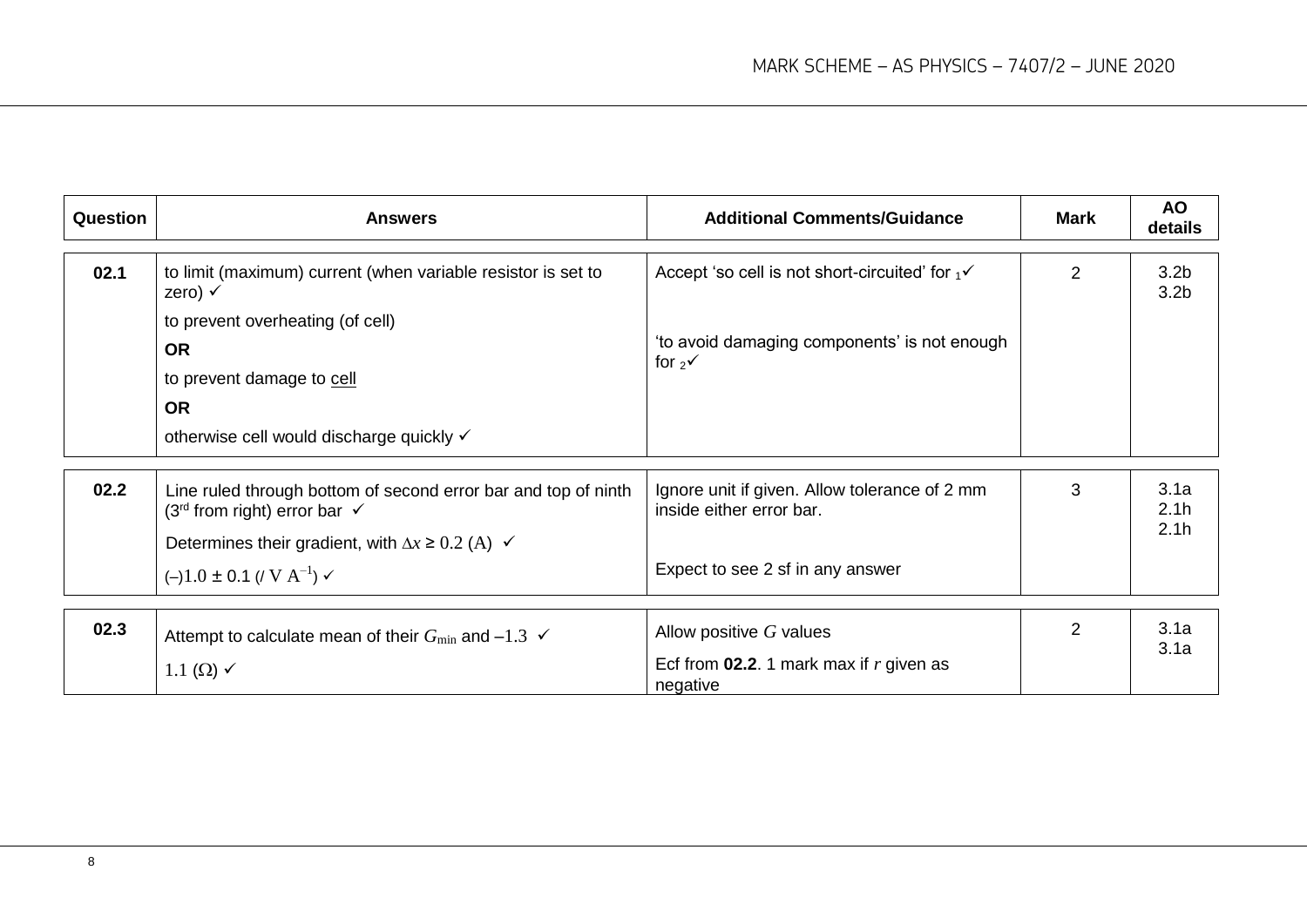#### MARK SCHEME – AS PHYSICS – 7407/2 – JUNE 2020

|                                                                      | 02.4                                                        | States that $\varepsilon = V + Ir$ OR calculates $R = 0.39$ ( $\Omega$ ) $\swarrow$ | Allow ruled line drawn through (0.94, 0.37) and | 3  |      |  |
|----------------------------------------------------------------------|-------------------------------------------------------------|-------------------------------------------------------------------------------------|-------------------------------------------------|----|------|--|
|                                                                      |                                                             |                                                                                     | $(0.70, 0.65) \checkmark$                       |    |      |  |
| Use of $\varepsilon = V + Ir$ OR $\varepsilon = I(R + r) \checkmark$ | Adds their gradient to read off at $I = 1.0$ A $\checkmark$ |                                                                                     | 2.1h                                            |    |      |  |
|                                                                      | <b>OR</b>                                                   |                                                                                     | 2.1 <sub>h</sub>                                |    |      |  |
|                                                                      |                                                             |                                                                                     | Use of y=mx+c with their gradient $\checkmark$  |    | 2.1h |  |
|                                                                      |                                                             |                                                                                     | Intercept (c) determined √                      |    |      |  |
|                                                                      |                                                             | 1.4 (V) $\checkmark$                                                                | Ecf from $02.3$ . 3 sf max                      |    |      |  |
|                                                                      | Total                                                       |                                                                                     |                                                 | 10 |      |  |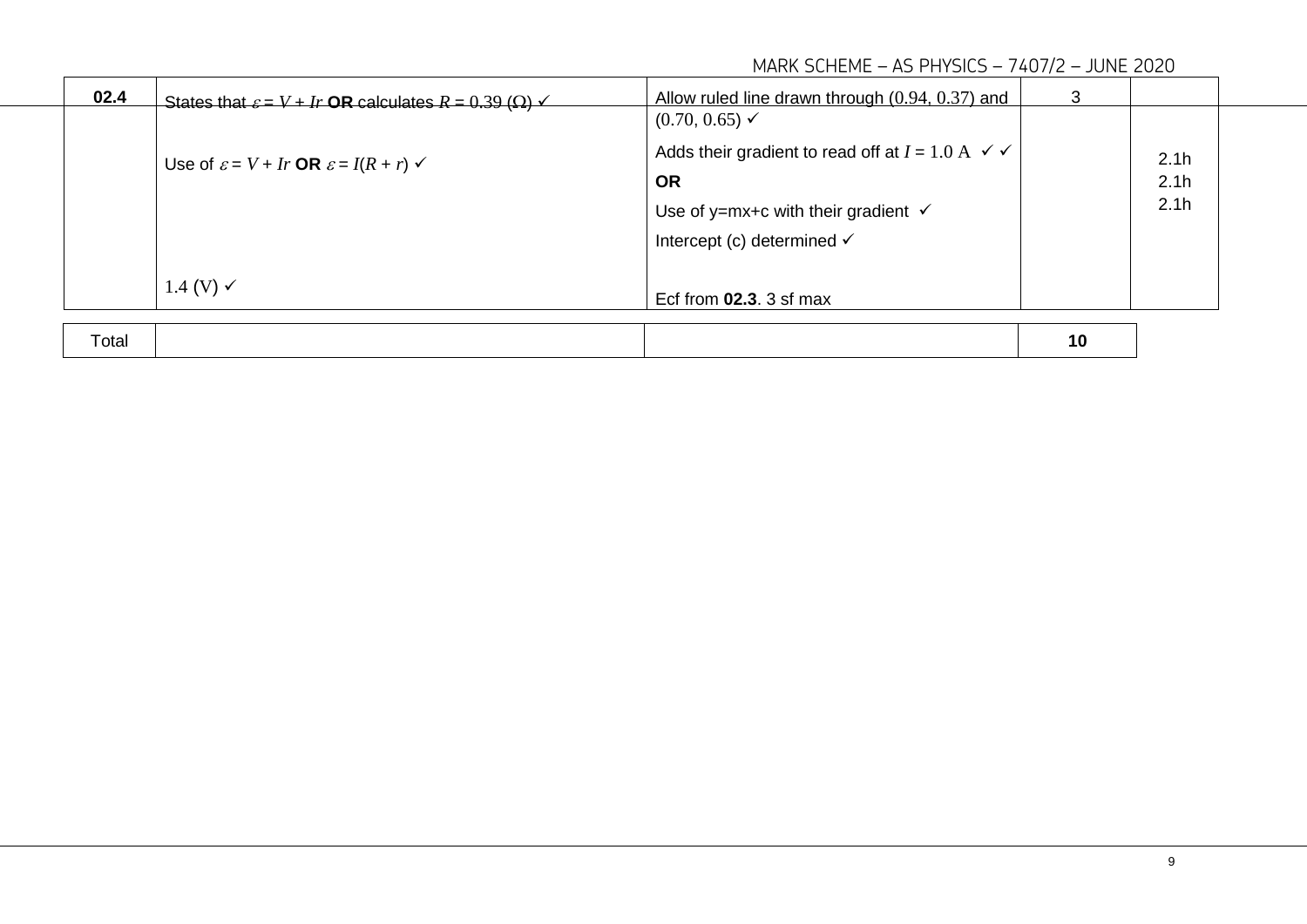| <b>Question</b> | <b>Answers</b>                                                                                                                                                                                                               | <b>Additional Comments/Guidance</b>                                                                                  | <b>Mark</b>    | <b>AO</b><br>details                 |
|-----------------|------------------------------------------------------------------------------------------------------------------------------------------------------------------------------------------------------------------------------|----------------------------------------------------------------------------------------------------------------------|----------------|--------------------------------------|
| 03.1            | Attempt to resolve <b>A</b> or <b>B</b> eg 430 $\times$ cos35° or $T_B \times \cos 12$ ° $\checkmark$<br>360 (N) $\checkmark$                                                                                                | If no other mark given, allow<br>$430 \times \sin 35^\circ = T_B \times \sin 12^\circ$ to give 1190 N for 1<br>mark. | $\overline{2}$ | 1.1 <sub>b</sub><br>2.1h             |
| 03.2            | Substitution of F and A into Young modulus or stress equation<br>$4.4 \times 10^{-2}$ (m) $\checkmark$                                                                                                                       | Condone POT error for Young modulus                                                                                  | $\overline{2}$ | 1.1 <sub>b</sub><br>1.1 <sub>b</sub> |
| 03.3            | Angle of A decreases or angle of B increases $\checkmark$<br>Any correct application of trig or geometry to the situation<br>(eg $T_B/T_A = \cos\theta_A/\cos\theta_B$ so as $\theta_A$ decreases, $\cos\theta_A$ increases, | Accept references to 35° or 12°                                                                                      | 3              | 3.1a<br>3.1a<br>3.1a                 |
|                 | $cos\theta_B$ decreases, so $T_B/T_A$ increases)<br><b>OR</b><br>eventually $\theta_B$ will equal 35°, $\theta_A = 12$ ° so forces will be reversed<br>(as system is symmetrical)                                            |                                                                                                                      |                |                                      |
|                 | <b>OR</b><br>sum of vertical components remains unchanged and vertical<br>component of tension becomes less as angle A decreases ✓<br>$T_A$ decreases, following some relevant discussion $\checkmark$                       | Allow idea that more of the weight is supported<br>by <b>B</b>                                                       |                |                                      |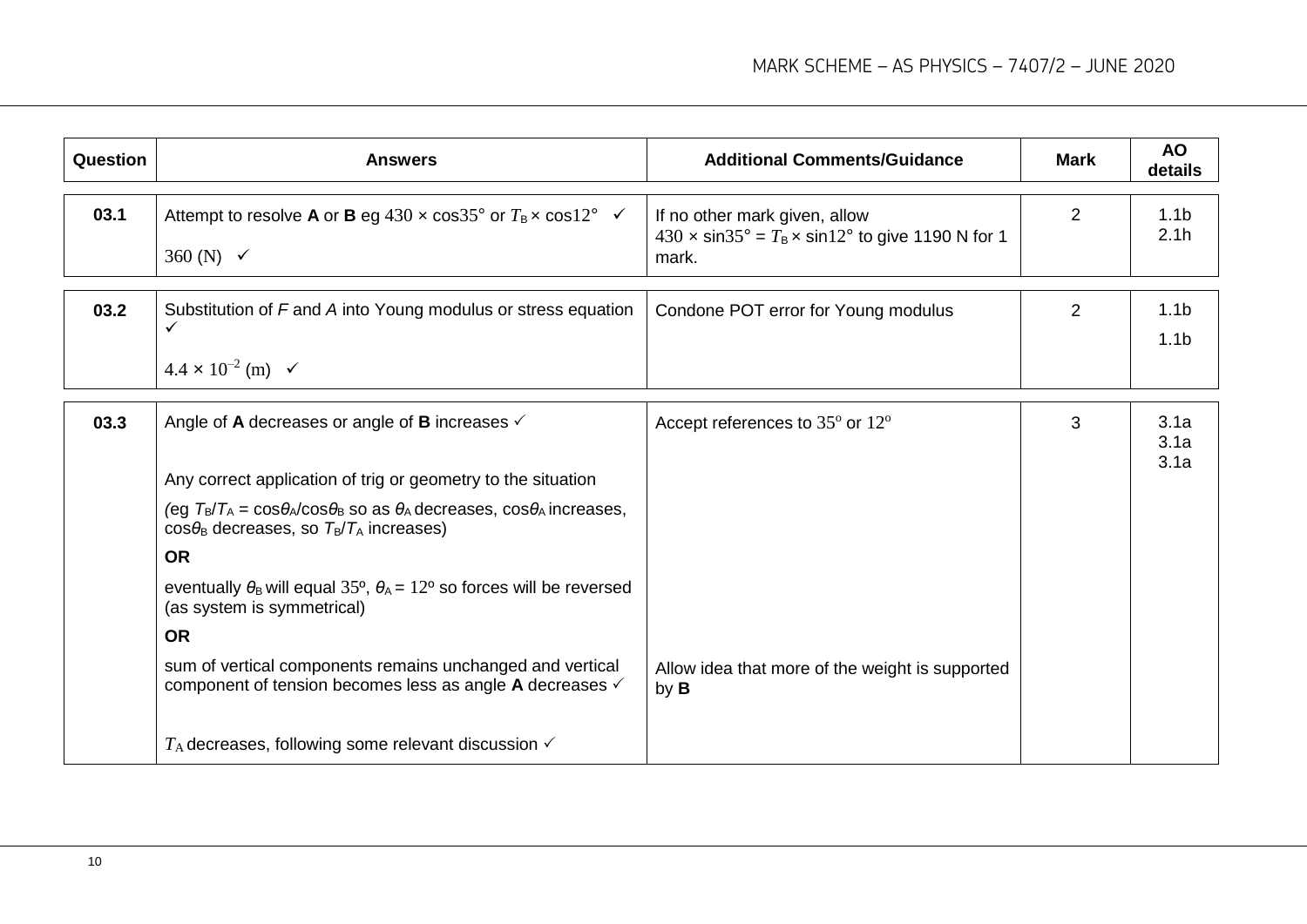| Question | <b>Answers</b>                                                                                                                                                                                                                                                                                         | <b>Additional Comments/Guidance</b>                         | <b>Mark</b> | <b>AO</b><br>details                                     |
|----------|--------------------------------------------------------------------------------------------------------------------------------------------------------------------------------------------------------------------------------------------------------------------------------------------------------|-------------------------------------------------------------|-------------|----------------------------------------------------------|
| 03.4     | Greater rate occurs when pulses are shorter (in time)/less<br>modal dispersion $\checkmark$<br>Smaller diameter (leads to less modal dispersion) means<br>smaller range of path lengths √<br>X is more suitable because narrower core leads to lower<br>modal dispersion or reduced pulse broadening √ | Allow reverse arguments<br>Accept idea of fewer reflections | 3           | 1.1 <sub>b</sub><br>1.1 <sub>b</sub><br>1.1 <sub>b</sub> |
|          |                                                                                                                                                                                                                                                                                                        |                                                             |             |                                                          |

| Total |  |
|-------|--|
|-------|--|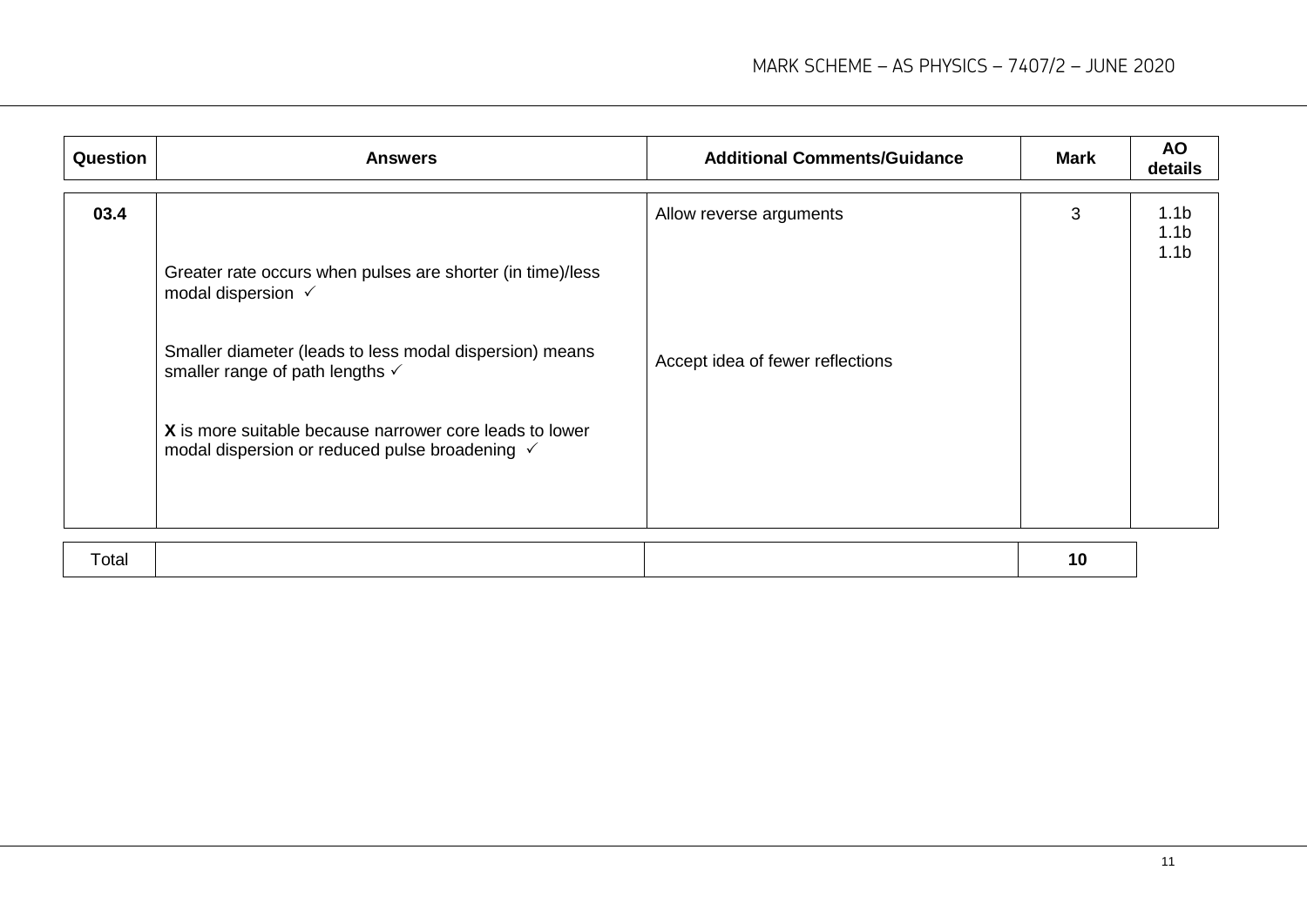| Question | <b>Answers</b>                                                                                                                                                                                                                                                                                                                          | <b>Additional Comments/Guidance</b>                                                                                                                                                                                                                   | <b>Mark</b>    | <b>AO</b><br>details         |
|----------|-----------------------------------------------------------------------------------------------------------------------------------------------------------------------------------------------------------------------------------------------------------------------------------------------------------------------------------------|-------------------------------------------------------------------------------------------------------------------------------------------------------------------------------------------------------------------------------------------------------|----------------|------------------------------|
| 04.1     | Idea that atoms gains energy (from beta particle) eg atoms<br>excited or atoms/electrons moved to higher energy levels √<br>Idea that atom loses energy by emission of light/photons eg<br>atoms de-excite or electrons move to lower energy levels √                                                                                   | Allow ionisation as named process                                                                                                                                                                                                                     | $\overline{2}$ | 1.1a<br>1.1a                 |
| 04.2     | Use of $E = \frac{hc}{\lambda}$ OR use of $c = f\lambda$ and $E = hf \checkmark$<br>$3.2 \times 10^{-19}$ (J) $\checkmark$                                                                                                                                                                                                              | Condone POT error for $\lambda$<br>Allow 3.1 $\times$ 10 <sup>-19</sup> (J) if 6.6 $\times$ 10 <sup>-34</sup> used                                                                                                                                    | $\overline{2}$ | 1.1a<br>1.1 <sub>b</sub>     |
| 04.3     | Use of $W = QV$ OR determines pd = 750 V $\checkmark$<br>$1.2 \times 10^{-16}$ (J) $\checkmark$                                                                                                                                                                                                                                         |                                                                                                                                                                                                                                                       | $\overline{2}$ | 2.1 <sub>b</sub><br>2.1f     |
| 04.4     | Max 3 from: $\checkmark$ $\checkmark$ $\checkmark$<br>Attempt to count squares OR calculate unit area OR<br>Statement that area under curve $=$ charge flow<br>Counts number of squares/Determines area<br>Converts number of squares to charge<br>Divides their total charge by $1.60 \times 10^{-19}$<br>$2 \times 10^9$ $\checkmark$ | 1 small square = $2 \times 10^{-12}$ (C); 1 large square<br>$= 5 \times 10^{-11}$ (C)<br>Accept 140 to 180 small or 5.5–7 large squares<br>Accept $\frac{1}{2}$ base x height for triangle of base 12-<br>16 ns and height 50 mA<br>Allow 1 sf answer | 4              | 3.1a<br>2.1f<br>2.1f<br>2.1f |
|          |                                                                                                                                                                                                                                                                                                                                         |                                                                                                                                                                                                                                                       |                |                              |

| Totar |  |  |
|-------|--|--|
|       |  |  |